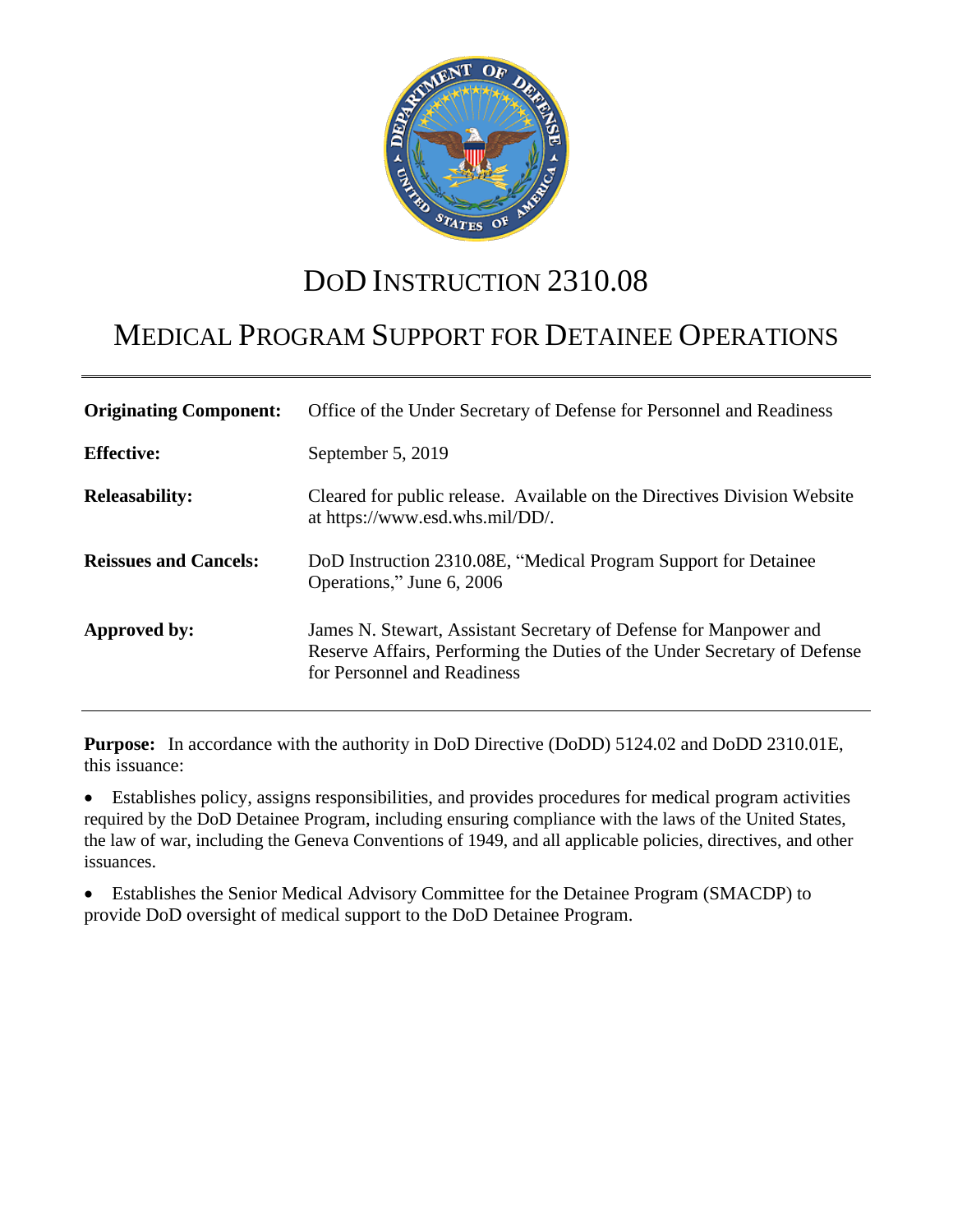# **TABLE OF CONTENTS**

| 2.3. Deputy Assistant Secretary of Defense for Health Services Policy and Oversight |  |
|-------------------------------------------------------------------------------------|--|
|                                                                                     |  |
|                                                                                     |  |
|                                                                                     |  |
|                                                                                     |  |
|                                                                                     |  |
|                                                                                     |  |
|                                                                                     |  |
|                                                                                     |  |
|                                                                                     |  |
|                                                                                     |  |
|                                                                                     |  |
|                                                                                     |  |
| 3.6. Exceptions to Consent for Medical Treatment or Intervention.  11               |  |
|                                                                                     |  |
|                                                                                     |  |
|                                                                                     |  |
|                                                                                     |  |
|                                                                                     |  |
|                                                                                     |  |
|                                                                                     |  |
|                                                                                     |  |
|                                                                                     |  |
|                                                                                     |  |
|                                                                                     |  |
|                                                                                     |  |
|                                                                                     |  |
|                                                                                     |  |
|                                                                                     |  |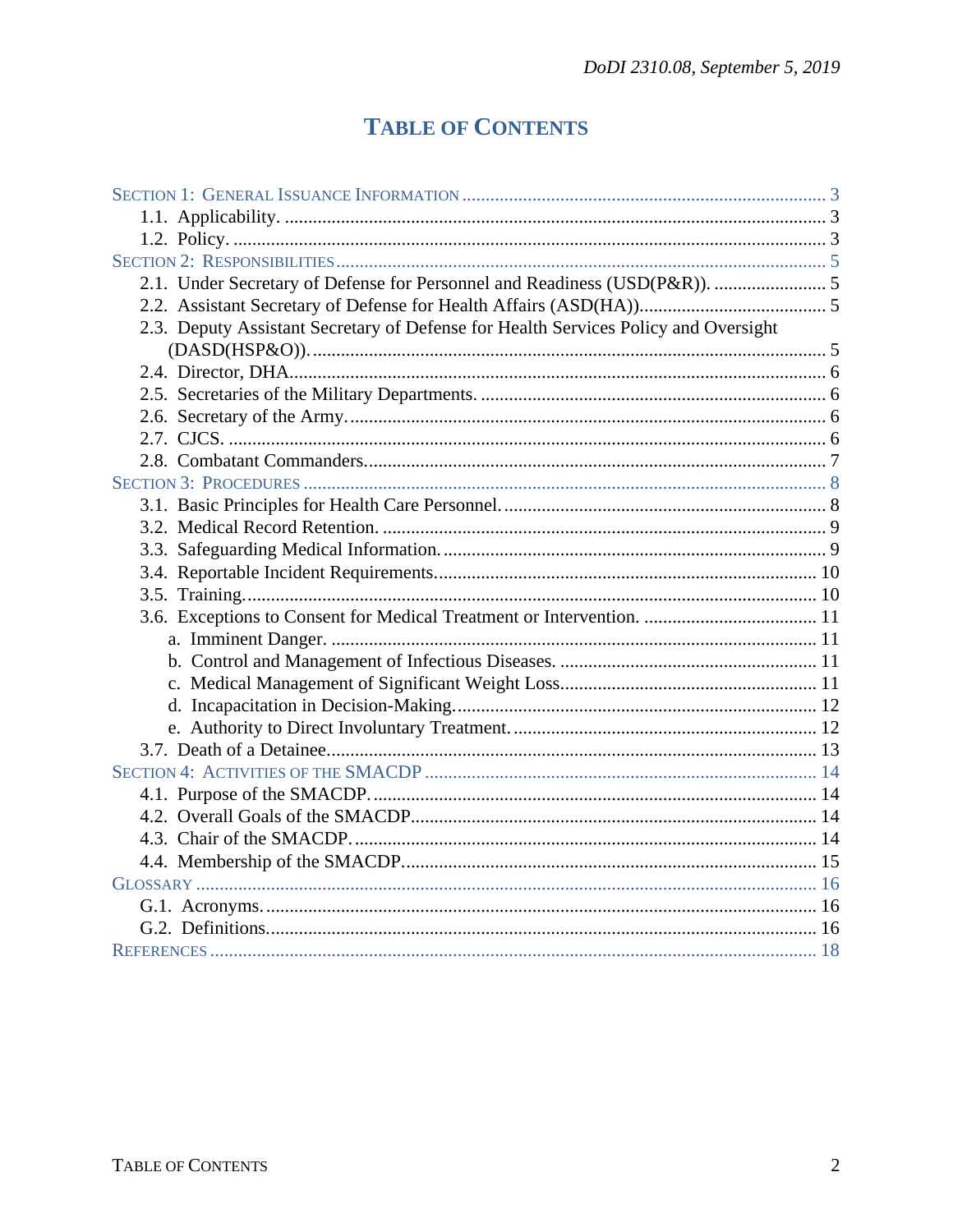## **SECTION 1: GENERAL ISSUANCE INFORMATION**

#### **1.1. APPLICABILITY.** This issuance applies to:

a. OSD, the Military Departments (including the Coast Guard at all times, including when it is a Service in the Department of Homeland Security by agreement with that Department), the Office of the Chairman of the Joint Chiefs of Staff (CJCS) and the Joint Staff, the Combatant Commands, the Office of the Inspector General of the Department of Defense, the Defense Agencies, the DoD Field Activities, and all other organizational entities within the DoD (referred to collectively in this issuance as the "DoD Components").

b. The Commissioned Corps of the United States Public Health Service, as a condition of access to DoD detention facilities or to detainees under DoD control, under agreement with the Department of Health and Human Services.

#### **1.2. POLICY.** It is DoD policy that:

a. Health care personnel will:

(1) Provide appropriate medical care, in the context of a provider-patient treatment relationship and established principles of medical practice, to detainees in the control of the DoD.

(2) Exclusively engage in evaluation, care, or improvement of the detainees' physical or mental health when working in an approved professional provider-patient treatment relationship. Health care personnel working in a professional provider-patient treatment relationship will not:

(a) Consult in relation to, supervise, conduct, or direct interrogations.

(b) Actively solicit information from detainees for other than health care purposes; or

(c) Participate in non-health care activities that, directly or indirectly, adversely affect the health of detainees.

(3) Safeguard patient confidences and privacy within the constraints of the law, using the procedures described in Section 3.

b. Health care will generally be provided with the informed consent of the detainee, except in specific circumstances described in Paragraph 3.6. To the extent practicable, standards and procedures (i.e., standard operating procedures or procedure manuals that are developed where the detainees are housed or where patients are cared for) for obtaining informed consent will be consistent with those applicable to consent from non-detainee patients established in DoD Instruction (DoDI) 6000.14.

c. Accurate and complete medical records on all detainees are created and maintained using the procedures described in Section 3, in accordance with DoDI 6040.42 and DoDI 6040.45.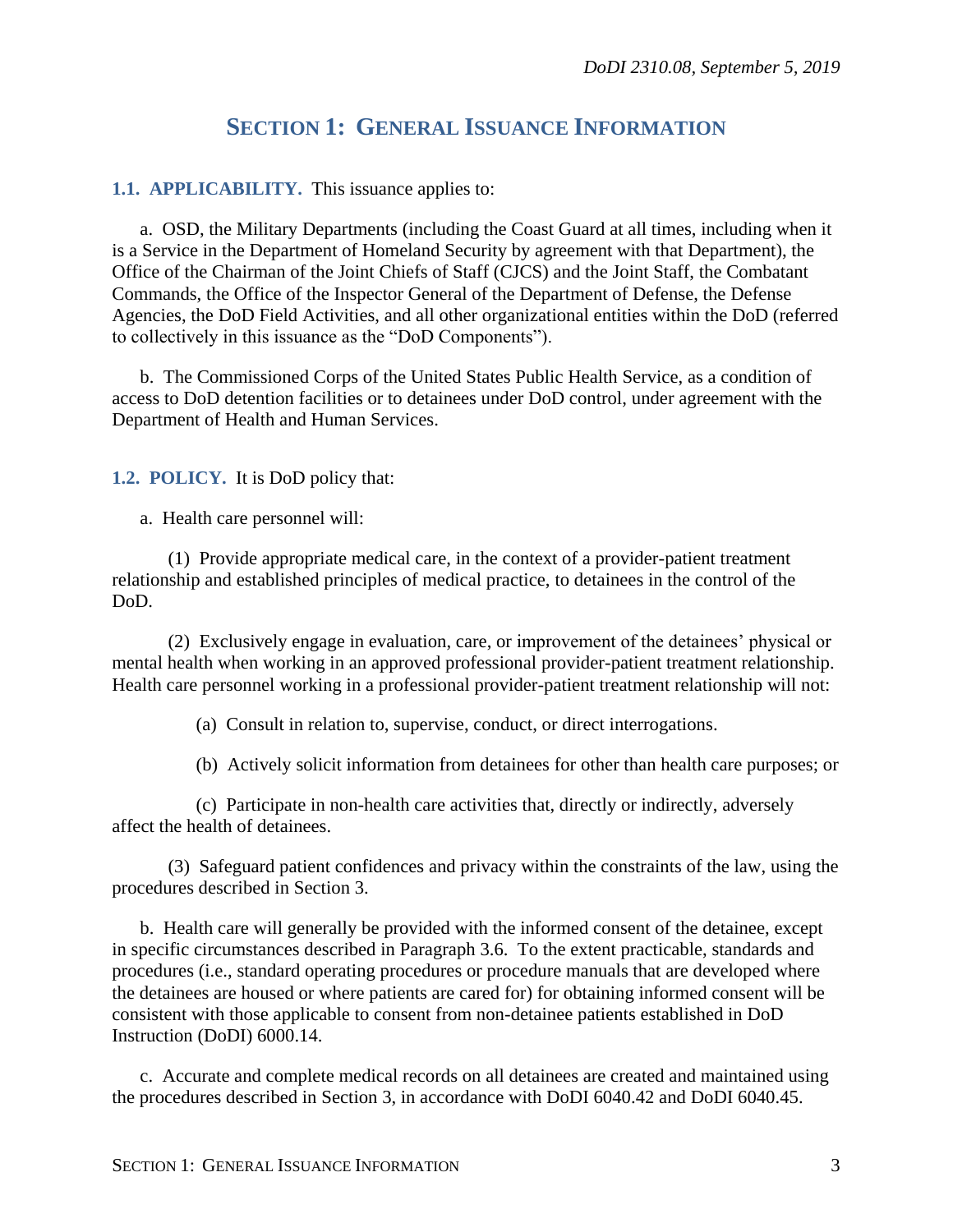d. Violations of detainee treatment standards described in this or other applicable issuances will be carefully documented and reported through the appropriate chain of command as established in Paragraph 3.4.

e. Medical ethics principles, standards, and guidelines set forth in DoDI 6025.27 apply to all aspects of medical program support for detainee operations.

f. Nothing in this issuance may be construed to alter any legal obligations of health care personnel in accordance with applicable law.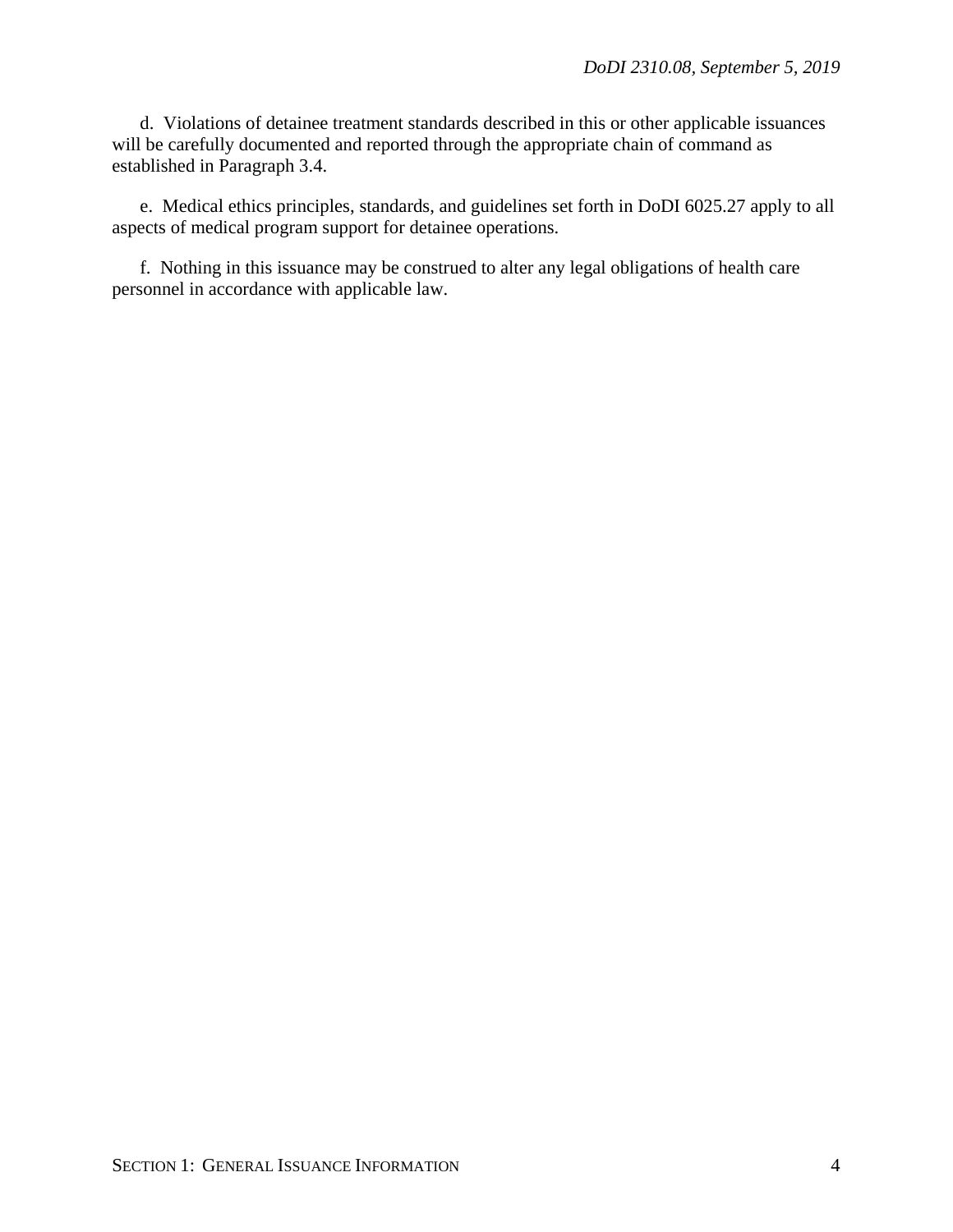## **SECTION 2: RESPONSIBILITIES**

**2.1. UNDER SECRETARY OF DEFENSE FOR PERSONNEL AND READINESS (USD(P&R)).** The USD(P&R) is responsible for the Medical Support for Detainee Operations Program.

**2.2. ASSISTANT SECRETARY OF DEFENSE FOR HEALTH AFFAIRS (ASD(HA)).** Under the authority, direction, and control of the USD(P&R), the ASD(HA):

a. Develops policy, provides oversight, and monitors the implementation of this issuance.

b. Grants exceptions to provisions of this issuance, if otherwise consistent with law and other applicable requirements, based on extraordinary circumstances.

c. Oversees the Director, Defense Health Agency (DHA), in the execution of programmatic and operational responsibilities of medical support to the DoD Detainee Program.

#### **2.3. DEPUTY ASSISTANT SECRETARY OF DEFENSE FOR HEALTH SERVICES POLICY AND OVERSIGHT (DASD(HSP&O)).** Under the authority, direction, and control of the ASD(HA), the DASD(HSP&O):

a. Develops policy and provides leadership, guidance, and oversight for matters related to this issuance.

b. Coordinates on issues regarding activities covered in this issuance with the:

(1) CJCS.

(2) Under Secretary of Defense for Policy.

(3) Under Secretary of Defense for Intelligence.

(4) General Counsel of the Department of Defense.

(5) Secretary of the Army in his or her capacity as DoD Executive Agent for Administration of Detainee Operations Policy, as designated in DoDD 2310.01E.

(6) Director, DHA.

(7) The Military Departments.

(8) Other DoD Component heads as appropriate.

c. Chairs the SMACDP and solicits representatives to, and receives recommendations from, the SMACDP in accordance with Section 4 of this issuance.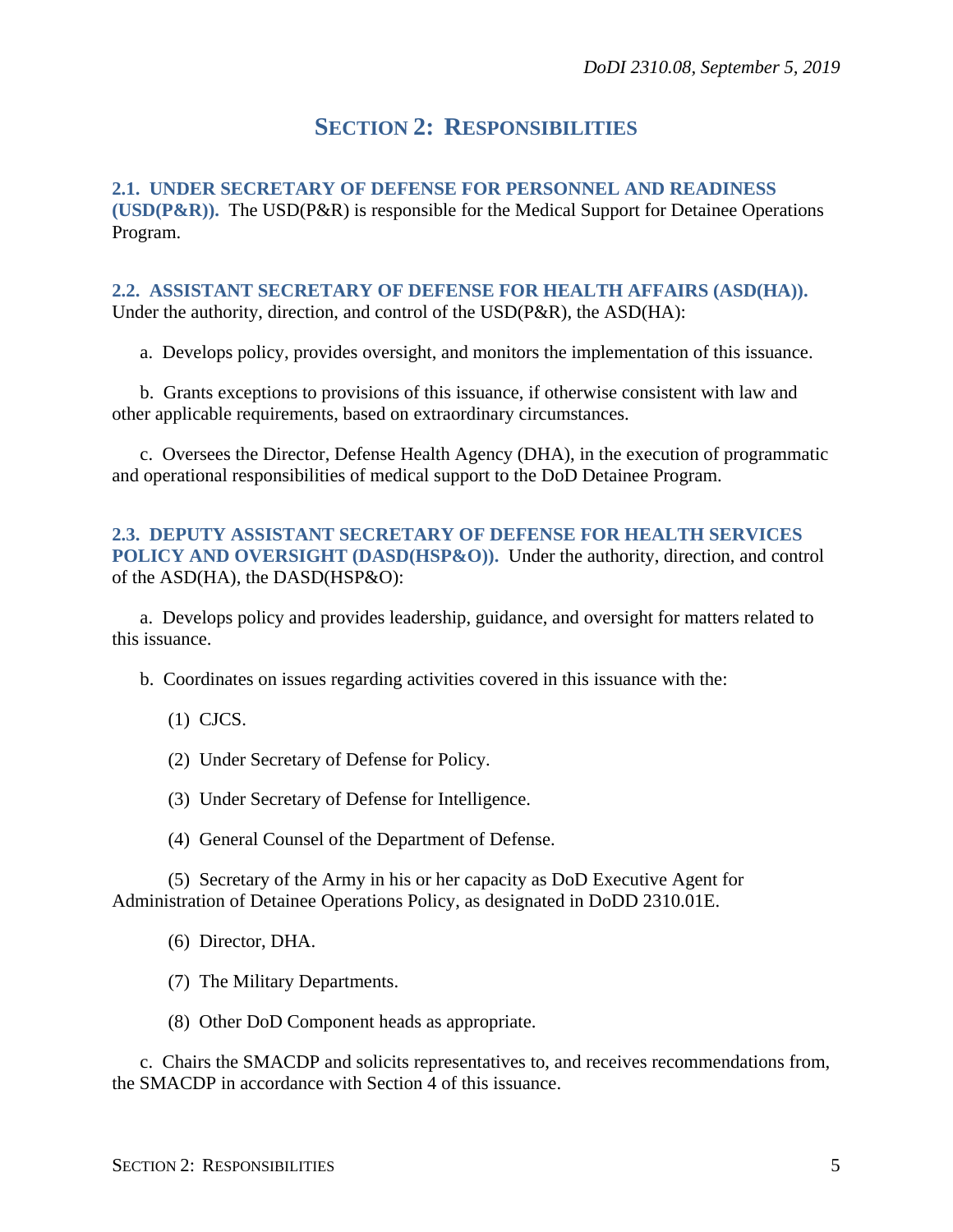d. Ensures that records of the SMACDP are maintained and retained in accordance with all applicable legal requirements.

**2.4. DIRECTOR, DHA.** Under the authority, direction and control of the USD(P&R), through the ASD(HA), the Director, DHA:

a. Establishes and publishes DHA procedural guidance to implement this issuance in coordination with the Under Secretary of Defense for Policy, the Under Secretary of Defense for Intelligence, the General Counsel of the Department of Defense, the CJCS, the Secretaries of the Military Departments, and the Combatant Commanders (CCDRs).

b. Provides medical program support to operational forces, for the DoD Detainee Program as requested by the CCDRs through the CJCS, and under the oversight of the Office of the CJCS.

c. Selects a representative to the SMACDP.

### **2.5. SECRETARIES OF THE MILITARY DEPARTMENTS.** The Secretaries of the Military Departments:

a. Ensure health care personnel involved in the treatment of detainees or other detainee matters receive appropriate training on applicable policies and procedures, regarding the care and treatment of detainees using the procedures described in Paragraph 3.5.

b. Establish systems and procedures to ensure the ability of all health care personnel to comply with all requirements of this issuance and any additional implementing guidance.

c. Adhere to procedural instructions published by the Director, DHA.

d. Select a representative to the SMACDP.

**2.6. SECRETARY OF THE ARMY.** The Secretary of the Army is the DoD Executive Agent for the administration of the DoD Detainee Program, in accordance with DoDD 2310.01E. In addition to the responsibilities in Paragraph 2.5., the Secretary of the Army establishes training and certification standards for the training required in Paragraph 3.5.

#### **2.7. CJCS.** The CJCS:

a. Prioritizes CCDR detainee medical program requirements to the Joint Staff, the Secretaries of the Military Departments, the ASD(HA), and the Director, DHA.

b. Coordinates with the CCDRs to integrate the detainee medical program into CJCS sponsored exercises.

c. Ensures the CCDRs include detainee medical program requirements in joint missionessential task lists.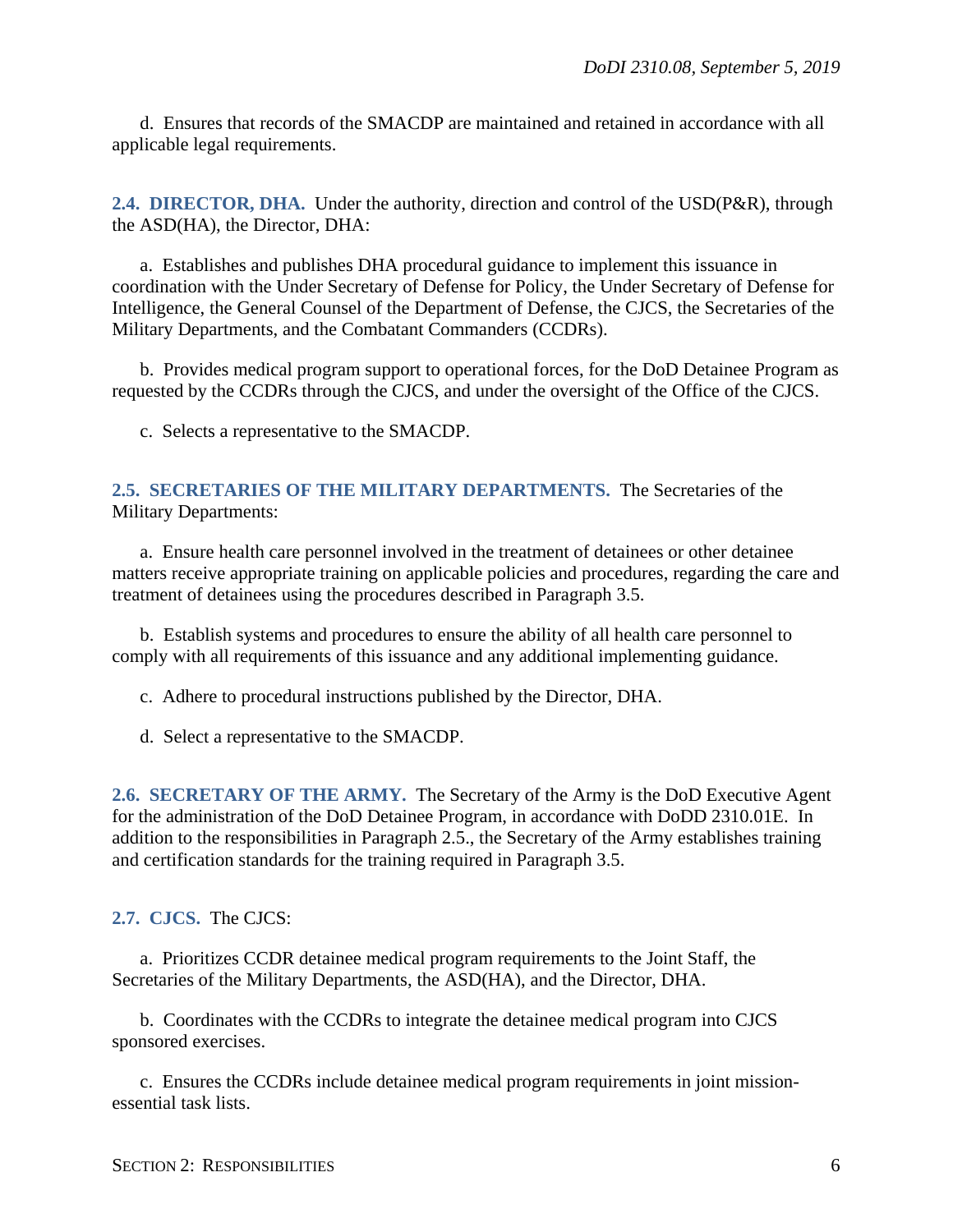d. Monitors lessons learned for each Combatant Command, in coordination with the Director, DHA, and the Joint Staff Joint Force Development Directorate.

e. Selects a representative to the SMACDP.

#### **2.8. COMBATANT COMMANDERS.** The CCDRs:

a. Plan for, execute, and oversee medical program support for detainee operations within their respective commands and consult with the Director, DHA, for support services as necessary.

b. Comply with Section 1471 of Title 10, United States Code, the June 9, 2004 Secretary of Defense Memorandum, and DoDI 5154.30, using procedures described in Paragraph 3.7., if a detainee dies.

c. Integrate the detainee medical program within CJCS-sponsored exercises.

d. Capture Combatant Command detainee medical program objectives and update the joint mission-essential task lists in order to develop detainee medical program requirements.

e. Select a representative to the SMACDP, as required.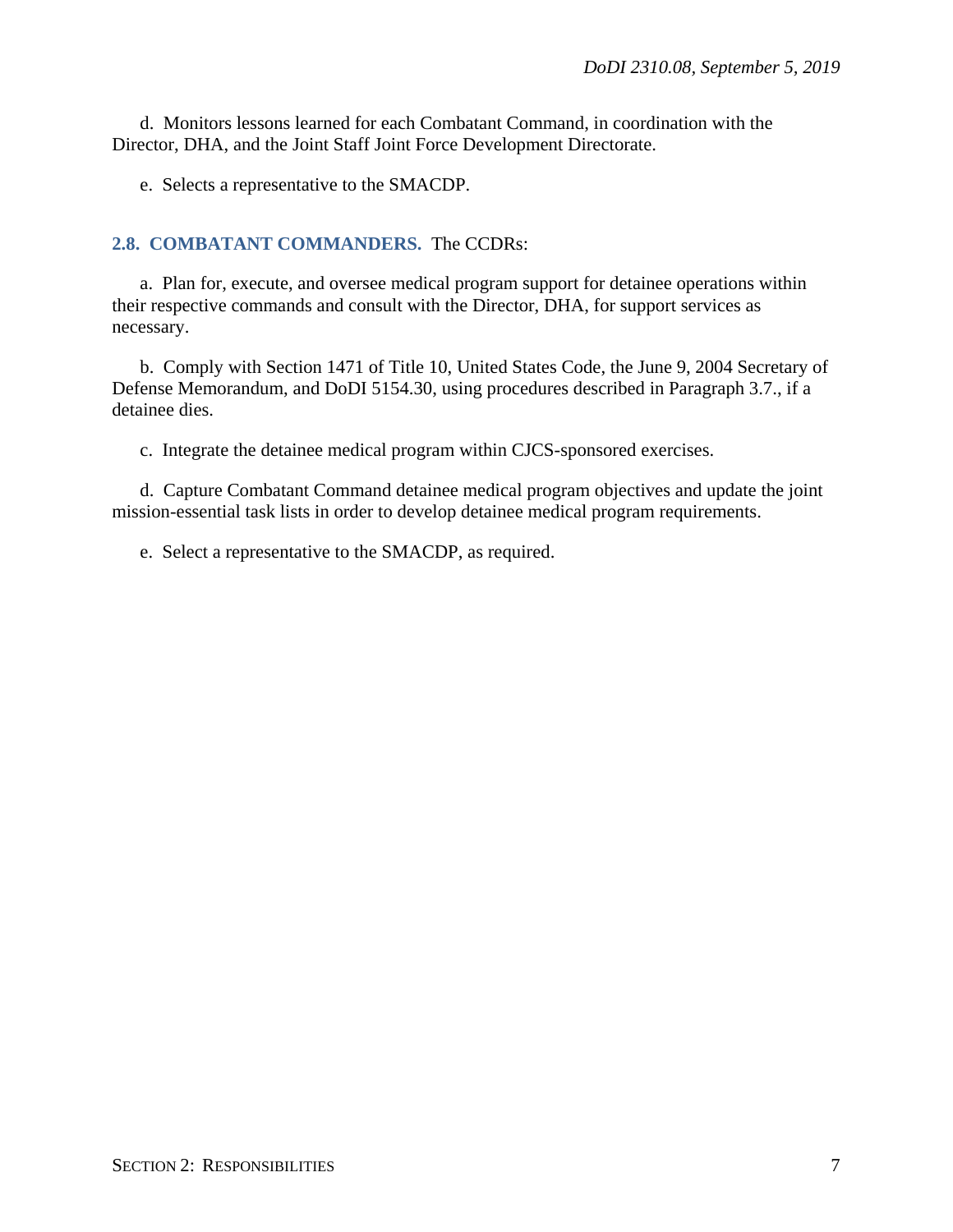# **SECTION 3: PROCEDURES**

#### **3.1. BASIC PRINCIPLES FOR HEALTH CARE PERSONNEL.** Health care personnel:

a. Have a duty to support the DoD's responsibility to ensure no individual in DoD custody or physical control, regardless of nationality or physical location, will be subject to cruel, inhuman, or degrading treatment or punishment, in accordance with Section 2000dd of Title 42, United States Code.

b. Will provide health care services for detainees and have a duty to provide appropriate medical care and attention required by the detainee's condition. To the extent practicable, treatment of detainees should be guided by professional judgments and standards similar to those applied to personnel of the Military Services and consistent with DoDI 6025.27, including:

- (1) Consistent quality care.
- (2) Respectful treatment.
- (3) Security and safe environments.

c. In cases of long term detention, in addition to judgements regarding what is practicable, determinations regarding the scope of health care services provided will be made after consideration of the procedures and standards set forth in Bureau of Prisons Program Statement 6031.04.

d. Will exclusively maintain a professional provider-patient treatment relationship with detainees for the purpose of evaluating, protecting, or improving their physical and mental health.

e. Apply their knowledge and skills in a manner that is in accordance with applicable law or the standards in DoDD 2310.01E and DoDI 2310.09.

f. Will not certify, or participate in the certification of, the fitness of detainees for any form of treatment or punishment that is not in accordance with applicable law, or participate in any way in the administration of any such treatment or punishment. Certifications in accordance with applicable law include, but are not limited to, clearance for a work detail, transportation, questioning, or interrogation.

g. Must safeguard medical information in accordance with the procedures in Paragraph 3.3.

h. Will not participate in any procedure applying physical restraints to a detainee, unless such a procedure is determined to be necessary by a licensed provider, for the physical or mental protection or safety of the detainee, other detainees, or those treating, guarding, or otherwise interacting with them. Such restraints, if used, will be applied in a safe and professional manner.

i. Must be licensed in accordance with Section 1094 of Title 10, United States Code, or provide assistance to a licensed provider within their scope of duties and competencies. When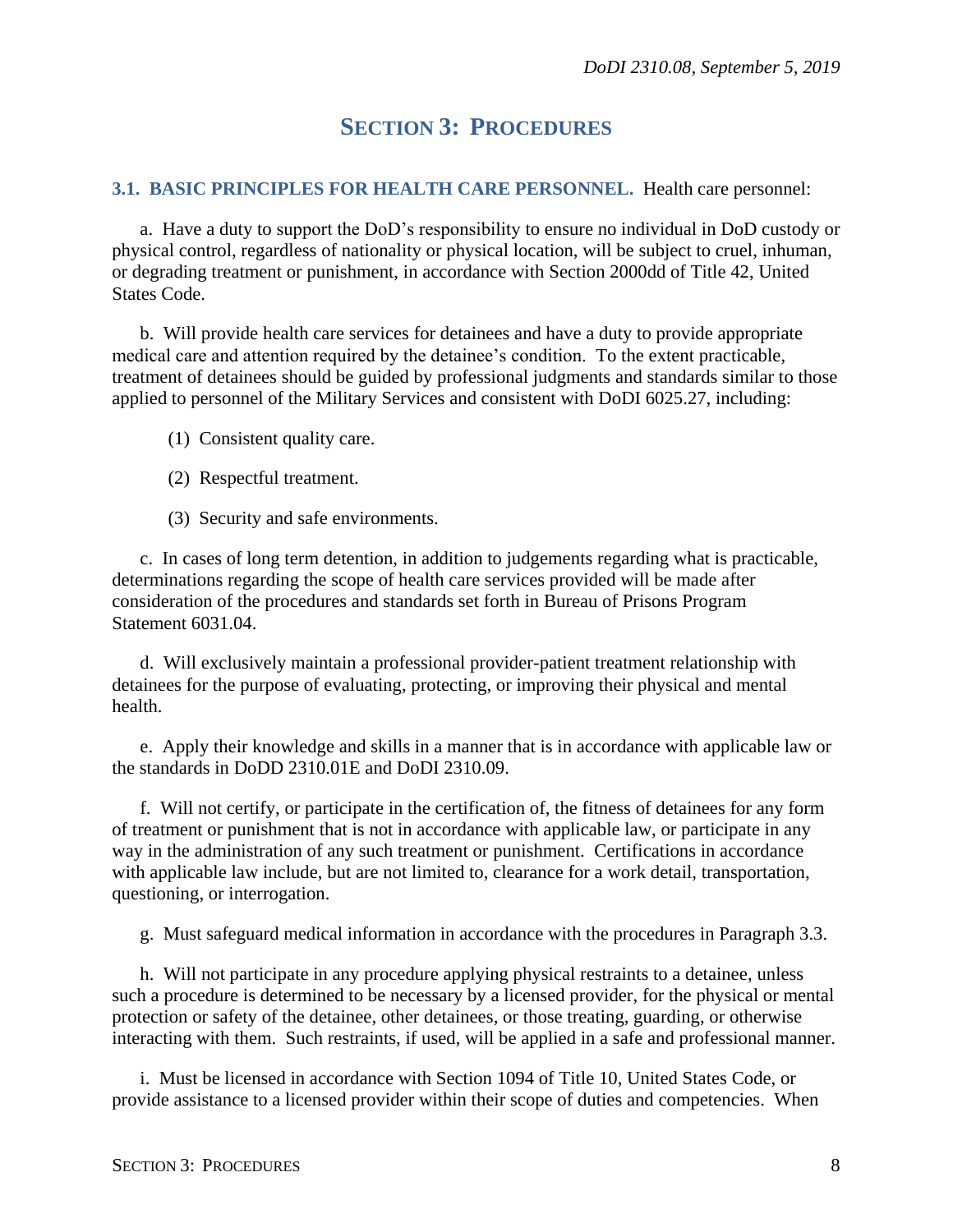performing health care functions in support of detainee operations, these actions are limited to providing direct support for:

(1) Health care services in a professional provider-patient treatment relationship in approved settings.

- (2) Conducting disease prevention and other approved public health activities.
- (3) Advising authorized command authorities regarding the health status of detainees.
- (4) The Armed Forces Medical Examiner (AFME) System.

**3.2. MEDICAL RECORD RETENTION.** Medical records must be retained in accordance with all applicable legal requirements and in a manner consistent with DoDI 6040.42, DoDD 2310.01E, and AR 190–8/OPNAVINST 3461.6/AFJI 31–304/MCO 3461.1. This includes implementing a medical records control and tracking process for all medical encounters, whether in fixed or temporary facilities.

#### **3.3. SAFEGUARDING MEDICAL INFORMATION.**

a. Health care personnel will safeguard patient confidences and privacy within the constraints of the law. For matters not addressed in this issuance, although DoD Manual 6025.18 is not directly applicable to detainees, health information confidentiality standards in that issuance are used as guidelines for handling medical information on detainees, subject to security and other military necessities applicable to the detention program circumstances involved.

b. Health care personnel will communicate to detainees U.S. policy regarding privacy and confidentiality of medical records and communications. However, similar to legal standards applicable to U.S. citizens, there are permissible purposes for disclosures that include preventing harm to any person, maintaining public health and order in detention facilities, and law enforcement, intelligence, or national security-related activities.

c. Disclosure of patient-specific medical information concerning detainees must include careful consideration of the purpose of the disclosure and the guidance in Paragraphs 3.3.d. through 3.3.f.

d. In connection with a request under the Freedom of Information Act, a detainee may consent to the disclosure of medical information to an attorney or other authorized representative of the detainee, or may obtain appropriate access to information in the detainee's own medical records.

e. If a detainee, attorney, or other authorized representative of the detainee, presents information to any court, commission, official body, international organization, public media, or other forum alleging improper treatment by the U.S. Government, the presentation of that information will be considered consent by the detainee for DoD to disclose factual medical information necessary to respond to the allegation in the same forum. DoD's disclosure of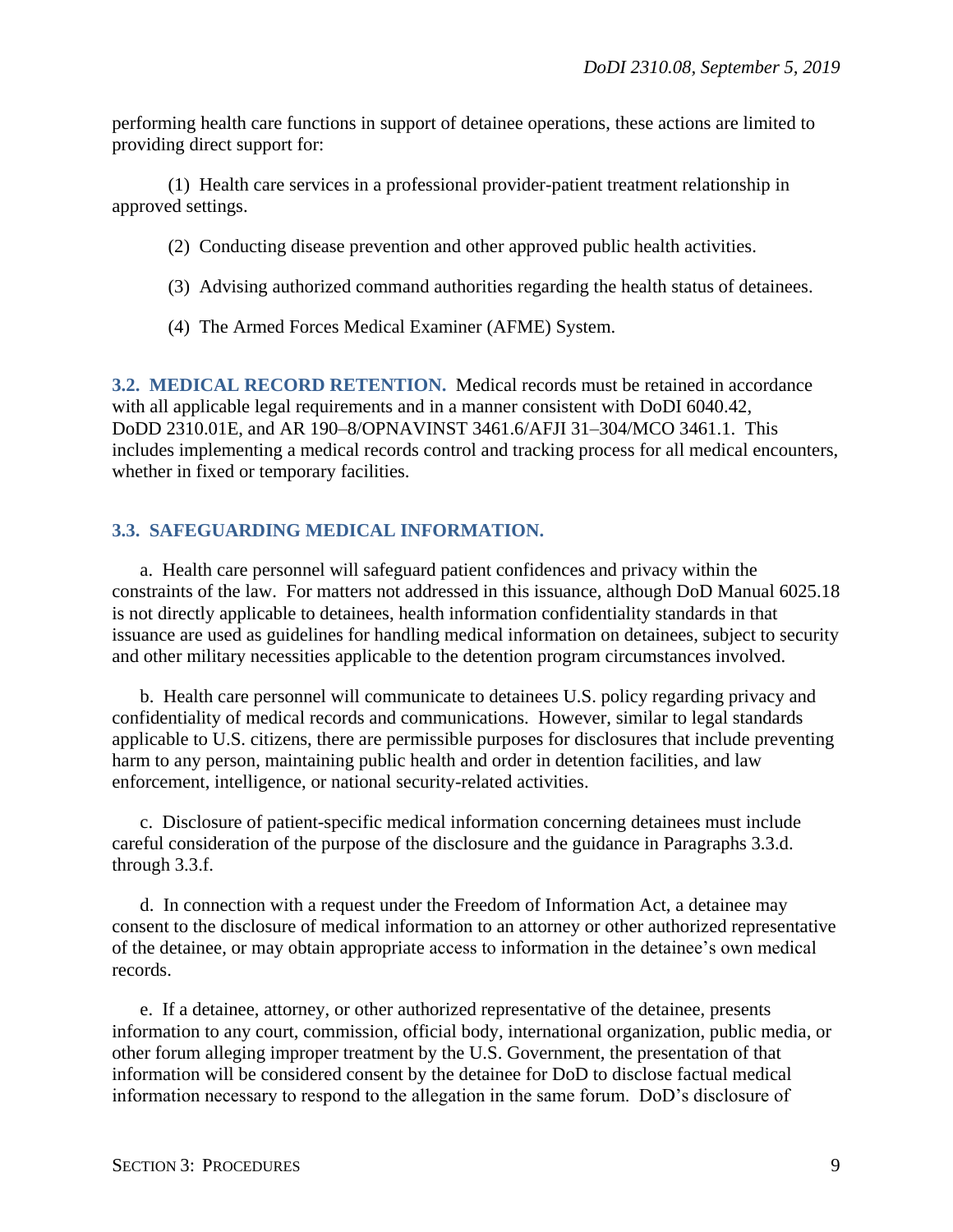medical information will be limited to the minimum amount necessary to respond accurately to the allegation.

f. Health care personnel will record the details of disclosure of personally identifiable medical information for purposes other than treatment or health care operations in a log separate from the medical record.

(1) Log entries will include the detainee internment serial number, date, time, the specific information disclosed, the person to whom it was disclosed, the purpose of the disclosure, and the name of the medical unit commander (or other designated senior medical activity officer) approving the disclosure.

(2) The log will be preserved and archived in the same manner as medical records described in Paragraph 3.2.

g. When the medical unit commander, or other designated senior medical activity officer, suspects the medical information to be disclosed may be misused, or if there is a disagreement between such medical activity officer and a senior officer requesting disclosure, the medical activity officer will consult with his or her senior line commander and legal advisors to:

- (1) Determine the propriety of the disclosure or actions.
- (2) Ensure the use of the information is consistent with applicable standards.

h. Consistent with applicable command procedures, International Committee of the Red Cross physicians will have access to review medical records of detainees during visits to detention facilities.

**3.4. REPORTABLE INCIDENT REQUIREMENTS.** Any health care personnel who, in the course of a treatment relationship or in any other way, observes or suspects a possible violation of applicable standards for the protection of detainees, as described in this issuance, will carefully document and report those circumstances to the chain of command using the procedures in Paragraphs 3.4.a. and 3.4.b. Additional reporting pathways include the command surgeon, Joint Staff Surgeon, military medical department specialty consultant, Service surgeon general, inspector general, military criminal investigation organizations (MCIOs), or judge advocates.

a. Health care personnel involved in clinical practice activities will make a written record of all reports of suspected or alleged violations related to use of medical information or provision of health care in a reportable incident log maintained by the medical unit commander or other designated senior medical activity officer.

b. The log will be preserved and archived in the same manner described in Paragraph 3.2.

**3.5. TRAINING.** Training will include at a minimum: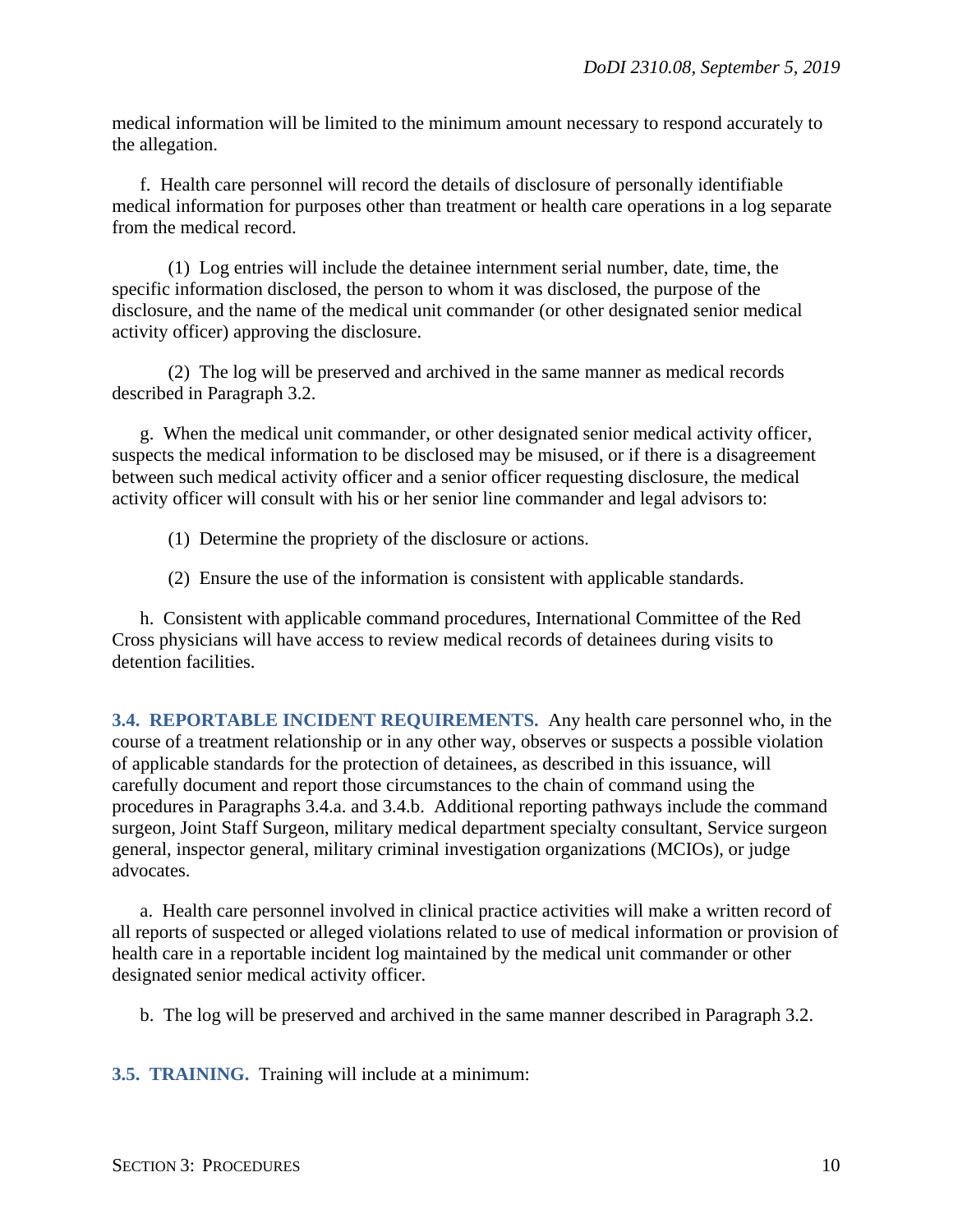a. Basic level of training for all military health care personnel who may be deployed in support of military operations and whose duties may involve contact with detainees, as prescribed in DoDI 1322.24. Additional training is required for health care personnel assigned to support detainee operations, commensurate with their duties.

b. A refresher training is required on a periodic basis.

#### **3.6. EXCEPTIONS TO CONSENT FOR MEDICAL TREATMENT OR INTERVENTION.**

**a. Imminent Danger.** In cases where there is imminent danger of serious, permanent harm to health or death without immediate intervention (e.g., attempted suicide or unconsciousness in a critically ill patient), the treating physician may direct medical treatment or intervention without consent. These actions must be:

(1) Recorded in the medical record and reported verbally to the appropriate chain of command as soon as practical after the incident.

(2) Reported, in writing, to the detention facility commander or other designated senior officer, responsible for detainee operations within 24 hours of the incident.

**b. Control and Management of Infectious Diseases.** Upon the recommendation of the senior medical officer of a detention facility, a detention facility commander may:

(1) Order mandatory testing or screening for tuberculosis or other infectious disease deemed to present a public health threat to the detainee population or staff.

(2) To the extent necessary to prevent the spread of an infectious disease, order infection control measures (e.g., medical isolation or quarantine, ongoing medical surveillance, or involuntary treatment, such as immunization or chemoprophylaxis) for a detainee with, or exposed to, an infectious disease of public health concern.

#### **c. Medical Management of Significant Weight Loss.**

(1) Health care personnel will evaluate the physical and mental condition of detainees as quickly as possible if the detainee:

(a) Has significant weight loss due to hunger strike or other intentional manipulation of weight;

(b) Is chronically underweight; or

(c) Shows signs of malnutrition that the senior medical officer believes may require medical intervention to prevent risk of death or serious harm.

(2) Medical management will, to the extent feasible, follow procedures consistent with the Federal Bureau of Prisons Program Statement 5562.05. Any proposed medical management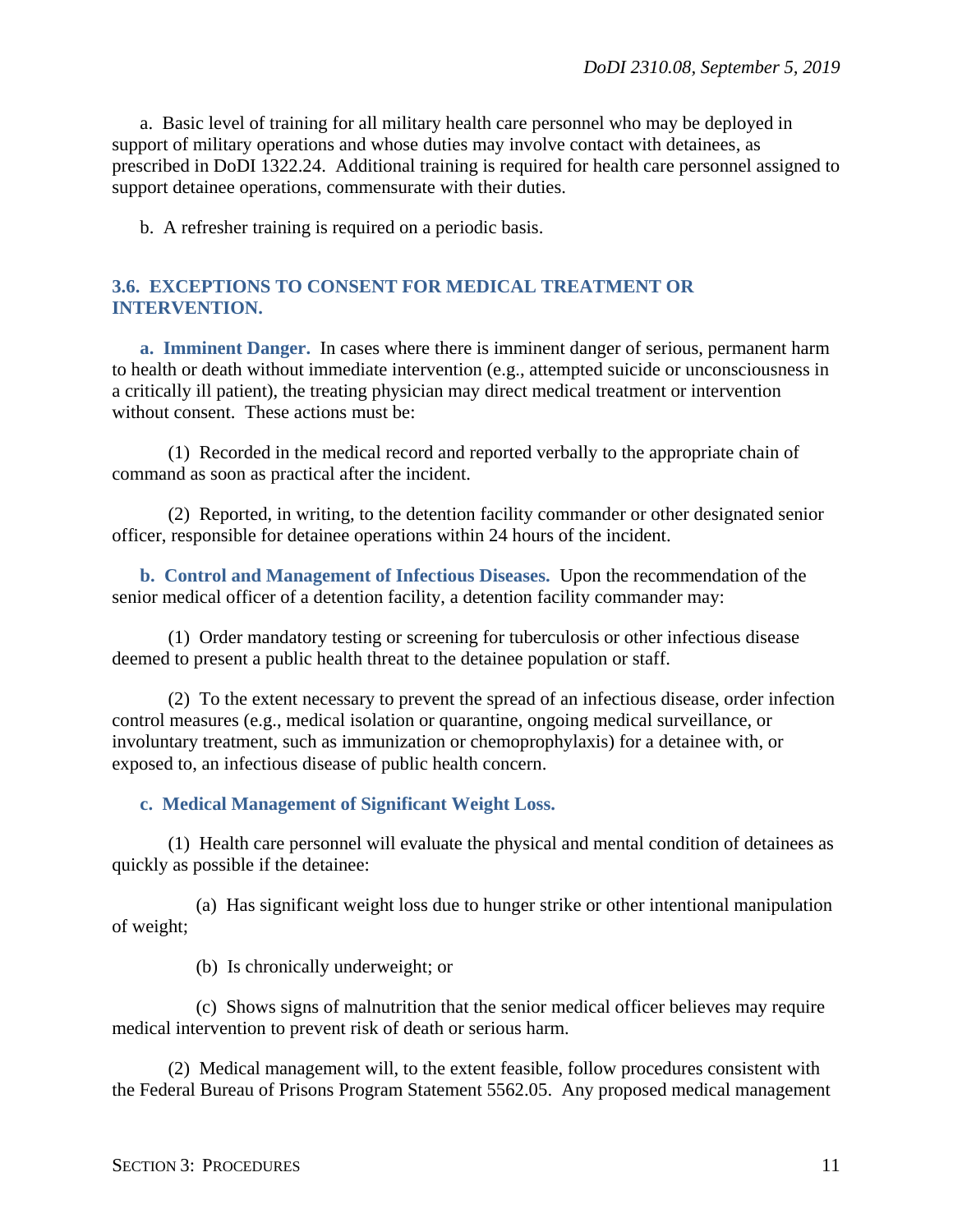requires the consent of the detainee, except when medical intervention is necessary to prevent risk of death or serious harm using the procedures described in Paragraph 3.6.e.

**d. Incapacitation in Decision-Making.** In cases where the detainee does not have capacity to make decisions because of mental disorder or grave illness, the attending physician may request authorization from the detention facility commander to provide treatment. Before any such request, the attending physician will produce a clinical summary documenting any evaluations that were conducted, diagnoses, and recommended treatment, all of which must be documented in the detainee's medical record.

(1) If the detention facility commander authorizes treatment, such treatment or intervention will be carried out in a medically appropriate manner, under standards similar to those applied to personnel of the Military Services.

(2) The request for authorization for treatment must include:

(a) A thorough medical and mental health evaluation, including any appropriate specialty consultations; a forensic psychiatric evaluation of the detainee; and evidence of counseling concerning the risks of refusing treatment.

(b) Documentation of a mental health disorder diagnosed by a board-certified or board-eligible psychiatrist, a licensed psychologist, or other documented incapacity diagnosed by a board eligible or board certified physician.

(c) A medical assessment of the risks of failing to provide the recommended treatment or intervention and likelihood of serious physical harm.

(d) Evidence of severe deterioration in routine functioning.

(e) Documentation of presentation of the case to the appropriate level healthcare ethics board or clinical review panel, including any comments or recommendations received.

**e. Authority to Direct Involuntary Treatment.** Upon recommendation, only the detention facility commander has authority to order treatment or intervention. This does not apply to imminent danger cases, which are covered in Paragraph 3.6.a. The procedures for directing involuntary treatment are:

(1) The senior medical officer will ensure the attending (or other qualified) physician:

(a) Conducted an appropriate assessment and plan for treatment.

(b) Determined that immediate treatment or intervention is necessary to prevent death or serious harm.

(c) Conducted a thorough medical and mental health evaluation of the detainee with appropriate medical specialty consultation, if appropriate.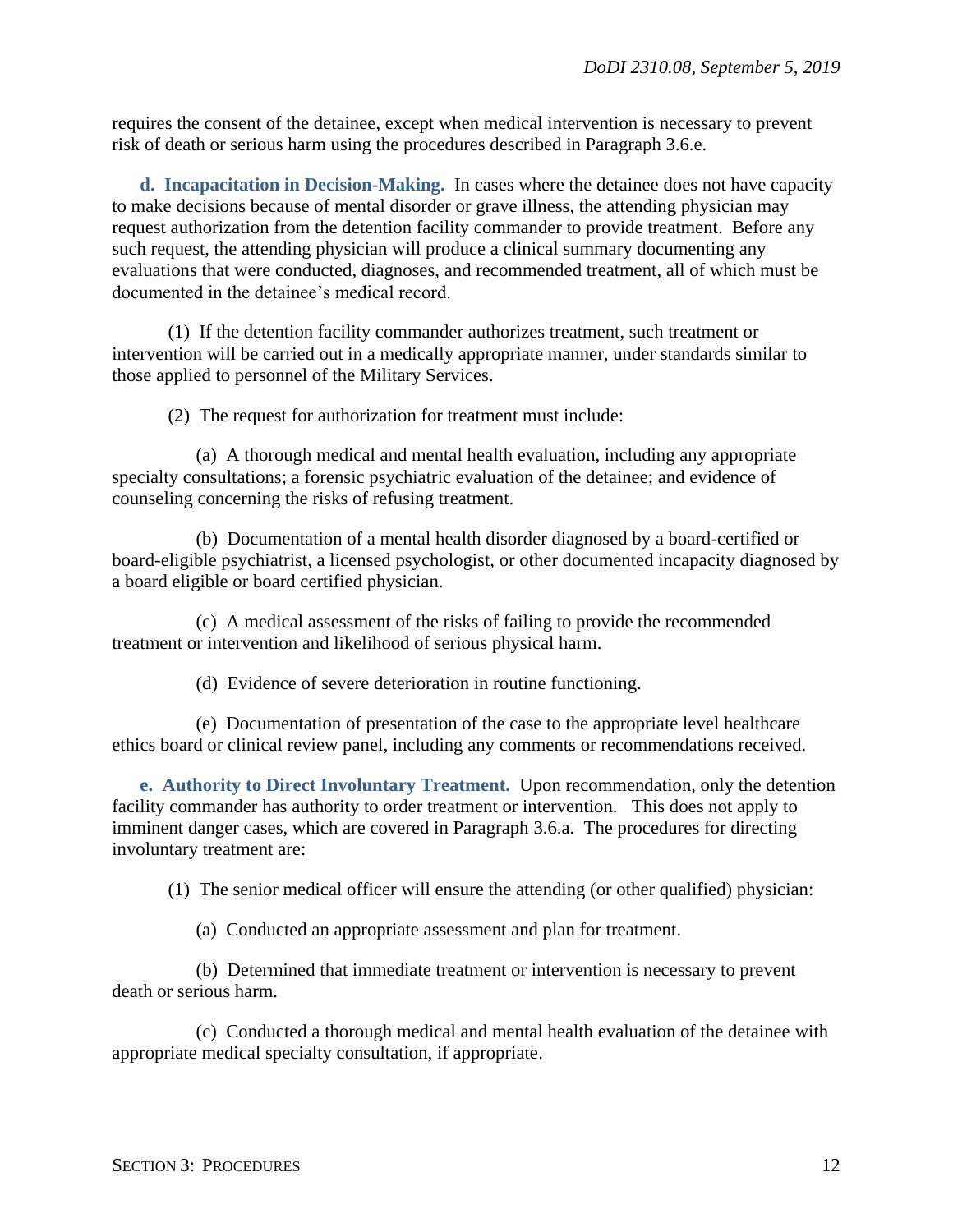(d) Documented counseling concerning the risks of refusing treatment or continuing a harmful behavior.

(e) Made reasonable efforts to convince the detainee to voluntarily accept treatment or take other measures to improve his or her condition.

(f) Planned appropriate procedures for medical staff involved to ensure both detainee and staff safety.

(2) The senior medical officer will provide their recommendation to the detention facility commander for approval or disapproval.

**3.7. DEATH OF A DETAINEE.** Should a detainee death occur in a detention facility:

a. The detention facility commander will report the death to the cognizant MCIO.

b. The MCIO will contact the Office of the AFME.

c. The AFME will determine whether an autopsy will be performed.

(1) The Office of the AFME will provide direction to ensure prevention or slowing of decomposition and to protect the integrity of the examination by protecting and preserving evidence.

(2) The determination of the cause and manner of death will be the sole responsibility of the AFME or other physician designated by the AFME.

(3) If necessary, due to operational requirements, the Secretary of Defense is the waiver authority for this requirement.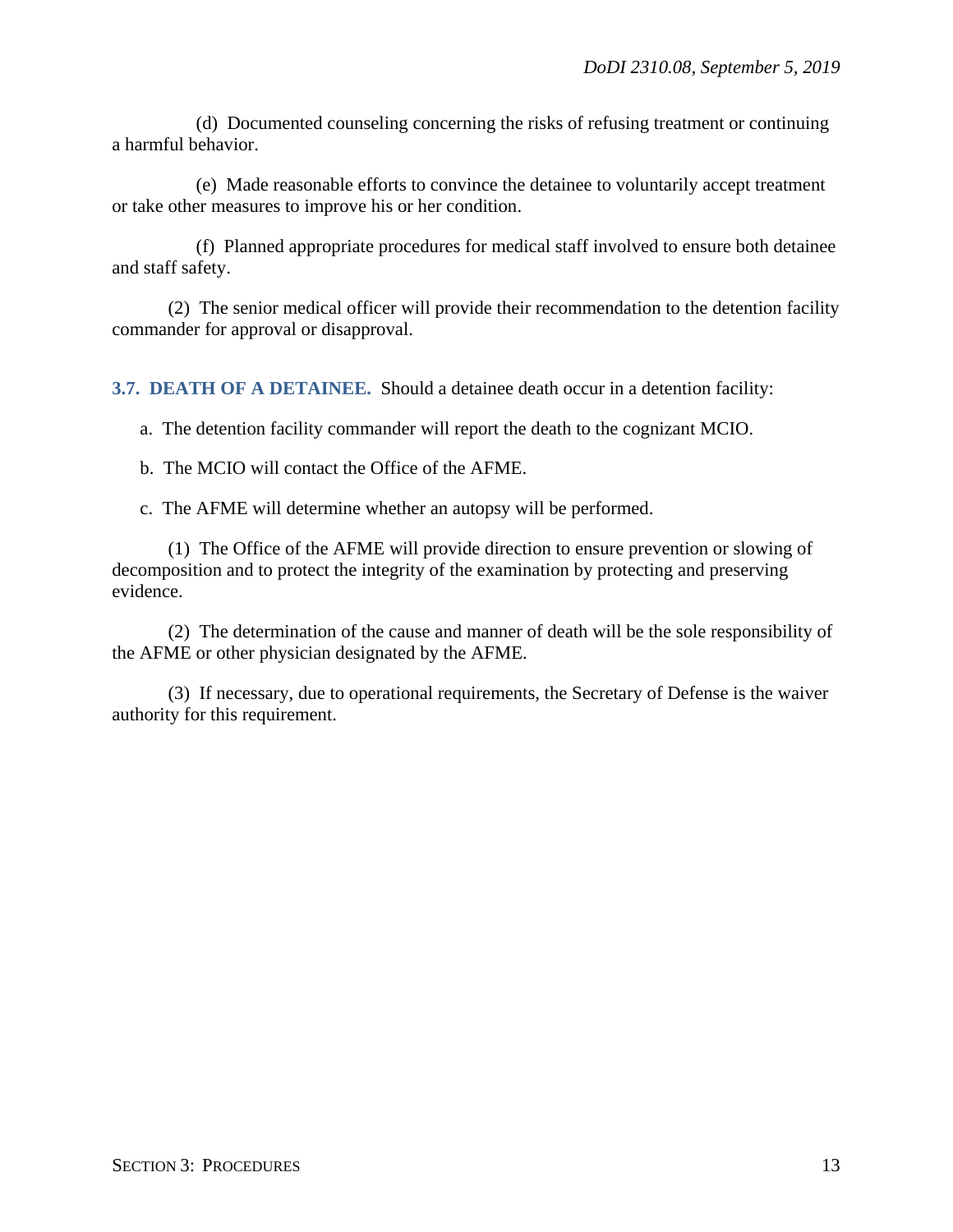# **SECTION 4: ACTIVITIES OF THE SMACDP**

### **4.1. PURPOSE OF THE SMACDP.** The SMACDP will:

a. Provide OSD program-level oversight of medical activities required by the DoD Detainee Program.

b. Identify potential acute and chronic medical problems that may arise in detainee populations over time.

c. Assess the adequacy of processes established for providing requested and anticipated medical capabilities at detention facilities.

d. Provide a forum to address biomedical ethical issues as they arise.

e. Address policy shortfalls and inconsistencies related to medical program support to the DoD Detainee Program and make recommendations for appropriate policy changes.

#### **4.2. OVERALL GOALS OF THE SMACDP.** The SMACDP will:

a. Assess the status of medical activities required by the DoD Detainee Program with special attention to adequacy of preventive services, emergency response, primary care, surgical support, care for chronic diseases, inpatient care, and behavioral health services.

b. Assess processes established to oversee quality of care and mechanisms for obtaining required medical specialty capabilities beyond those physically present at detention facilities.

c. Identify medical service demands and biomedical ethical issues that might arise from circumstances particular to ongoing detainee medical operations (e.g., deterioration of known chronic conditions or from the development of acute conditions). Recommend solutions for addressing any policy issues and mobilizing appropriate resources to meet identified needs.

d. Coordinate recommendations and policy determinations with represented organizations to assist health care practitioners at the tactical level to implement relevant policy.

e. Periodically reassess the goals of the SMACDP.

**4.3. CHAIR OF THE SMACDP.** The DASD(HSP&O) or designee will chair the SMACDP, and as such, will.

a. Draft the SMACDP charter for Principal Deputy ASD(HA) approval.

b. Record and retain meeting minutes of all classified and unclassified meetings and other committee records.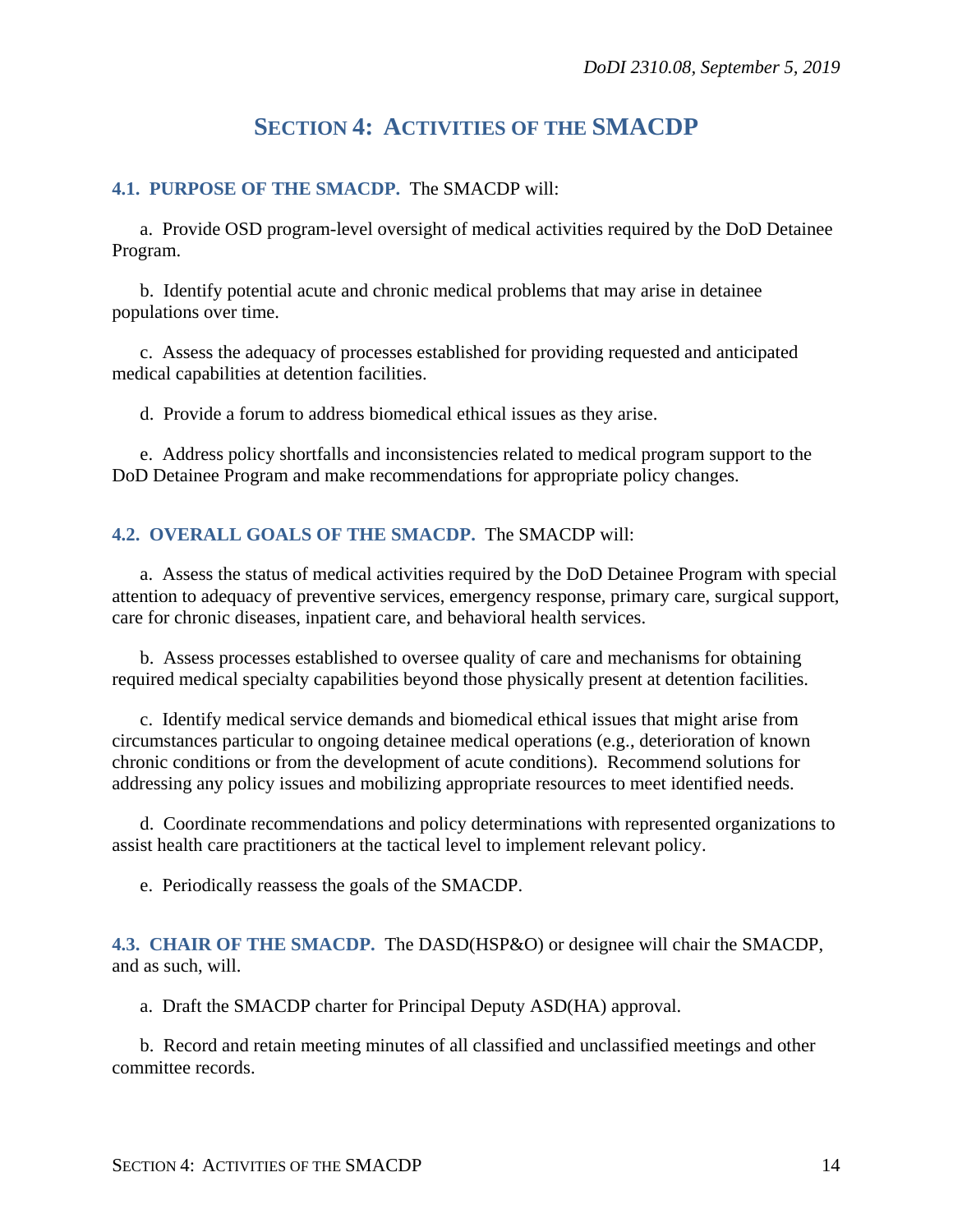c. Provide the ASD(HA) with periodic assessment and review of medical activities in support of detainee operations.

d. Schedule meetings as required.

#### **4.4. MEMBERSHIP OF THE SMACDP.** The SMACDP will include:

a. Representatives from the Under Secretary of Defense for Policy; the Under Secretary of Defense for Intelligence; the ASD(HA); the Director, DHA; the Secretaries of the Military Departments; and the CJCS as specified in the SMACDP charter.

b. Representatives from federal agencies (e.g., Department of Justice Bureau of Prisons) invited by the Chair.

c. A legal advisor from the Office of the General Counsel of the Department of Defense.

d. Others on an as-needed basis, e.g., representatives from Combatant Commands and joint task forces with issues under review by the committee, at the Chair's discretion.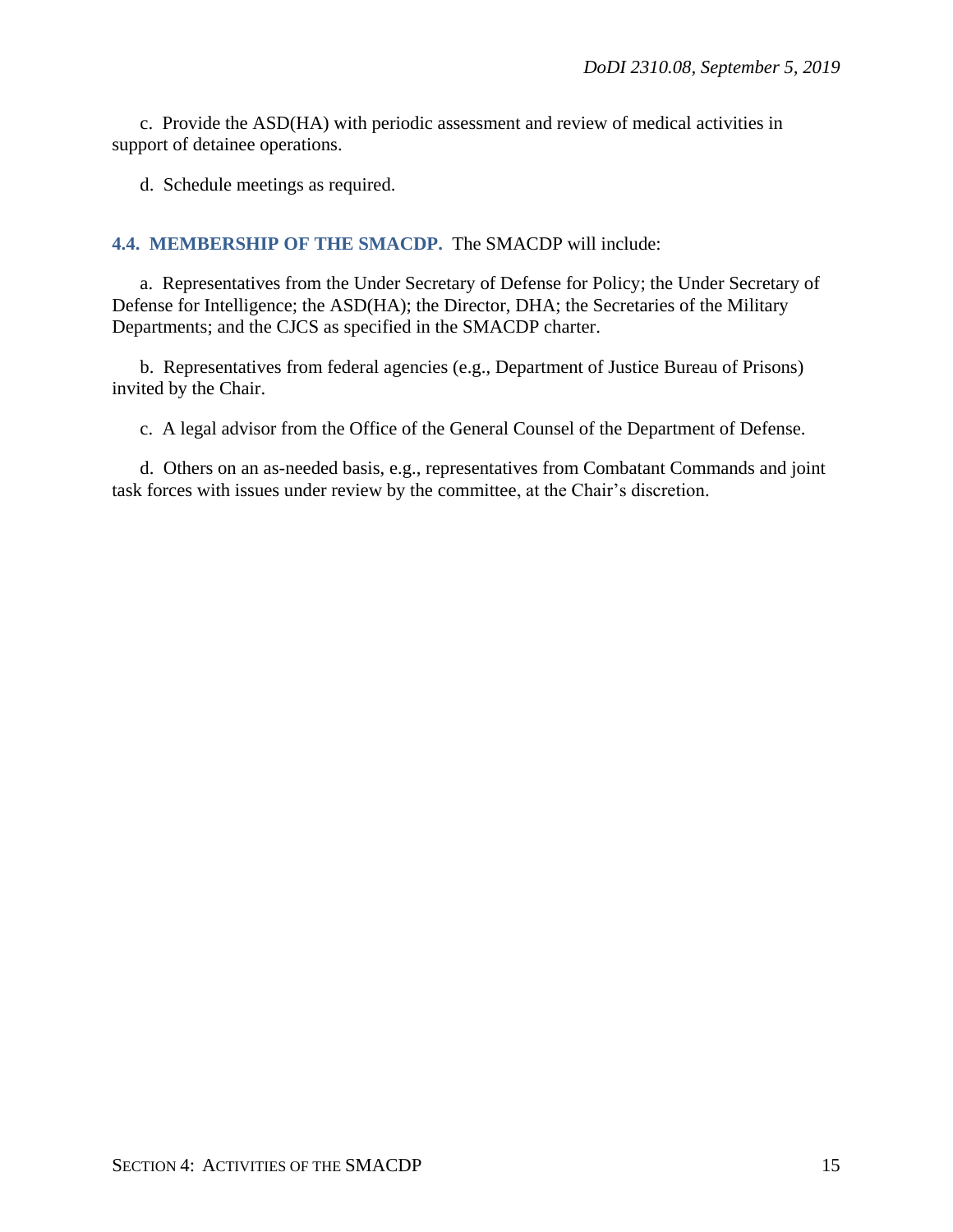## **GLOSSARY**

#### **G.1. ACRONYMS.**

| AFJI                      | Air Force Joint Instruction                                                       |
|---------------------------|-----------------------------------------------------------------------------------|
| <b>AFME</b>               | <b>Armed Forces Medical Examiner</b>                                              |
| AR.                       | Army Regulation                                                                   |
| ASD(HA)                   | Assistant Secretary of Defense for Health Affairs                                 |
| <b>CCDR</b>               | <b>Combatant Commander</b>                                                        |
| <b>CJCS</b>               | Chairman of the Joint Chiefs of Staff                                             |
| DASD(HSP&O)               | Deputy Assistant Secretary of Defense for Health Services Policy and<br>Oversight |
| <b>DHA</b>                | Defense Health Agency                                                             |
| <b>DoDD</b>               | DoD directive                                                                     |
| DoDI                      | DoD instruction                                                                   |
| <b>MCIO</b><br><b>MCO</b> | military criminal investigation organization<br>Marine Corps Order                |
| <b>OPNAVINST</b>          | <b>Chief of Naval Operations Instruction</b>                                      |
| <b>SMACDP</b>             | Senior Medical Advisory Committee for the Detainee Program                        |
| $USD(P\&R)$               | Under Secretary of Defense for Personnel and Readiness                            |

**G.2. DEFINITIONS.** Unless otherwise noted, these terms and their definitions are for the purpose of this issuance.

**detainee.** Defined in DoDD 2310.01E.

**detainee medical program activities.** The system of health care developed by the ASD(HA) that includes procedures and standards for health care-related activities and that are consistent with policies related to the DoD Detainee Program as set forth in DoDD 2310.01E.

### **DoD Military Health System.** Defined in DoDD 5136.01

#### **health care personnel.**

Individuals who have received special training or education in a health-related field and who perform services in or for the DoD in that field. A health-related field may include administration, direct provision of patient care, or ancillary or other support services.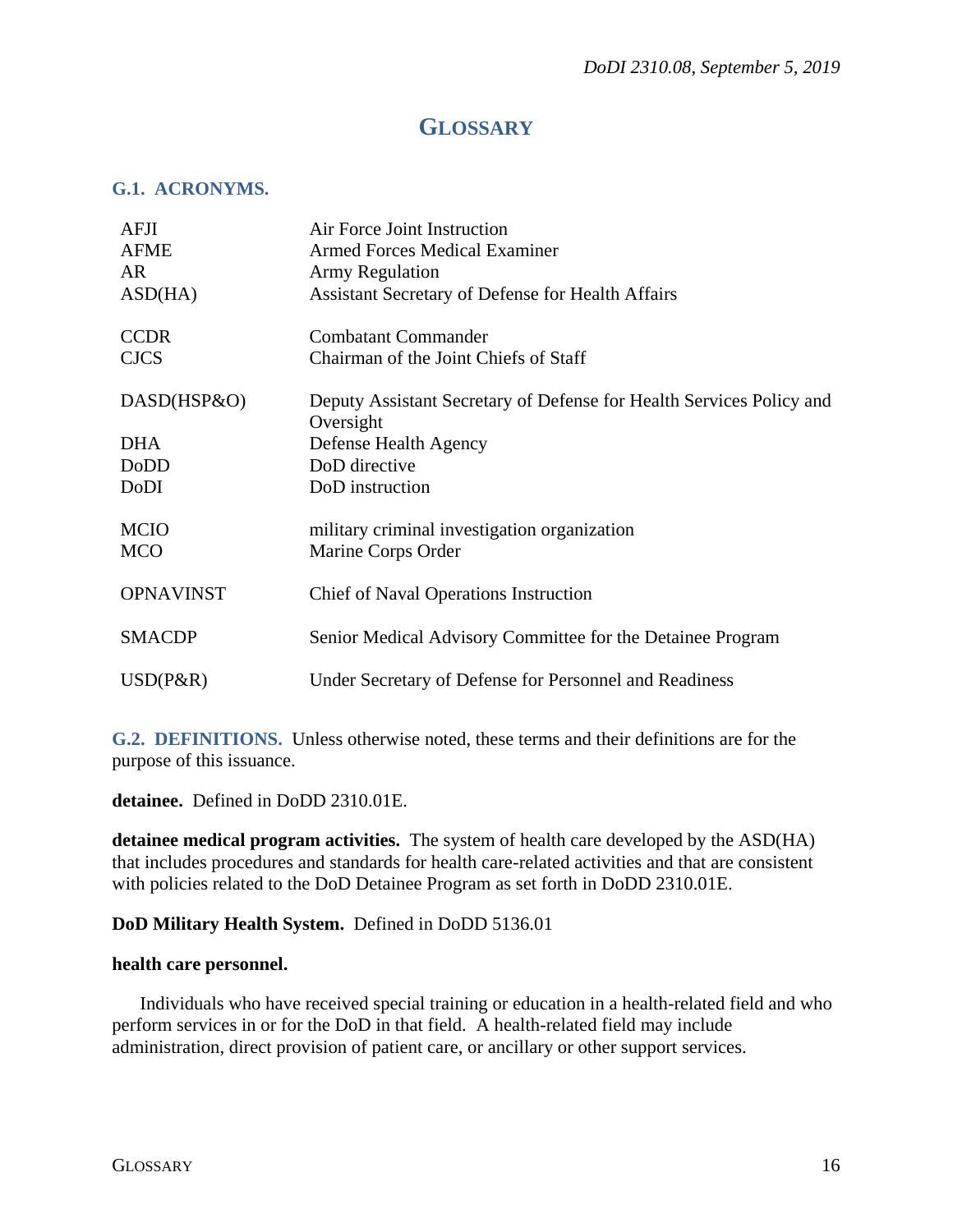Health care personnel include, but are not limited to, individuals licensed, certified, or registered by a government agency or professional organization to provide specific health services.

Health care personnel covered by this issuance include Service members, United States Public Health Service Commissioned Corps, civilian employees, and contractor personnel, to the extent provided in the applicable contract, in a health-related field acting in support of any DoD Component. Also known as "medical personnel."

#### **informed consent.** Defined in DoDI 6000.14.

**reportable incident.** Any suspected or alleged violation of DoD policy, procedures, or applicable law relating to DoD Detainee Program activities for which there is credible information, e.g., disclosure of patient-specific medical information concerning detainees for purposes other than treatment that is misused or in violation of any other standards described in this issuance.

**retained personnel.** Defined in DoDD 2310.01E